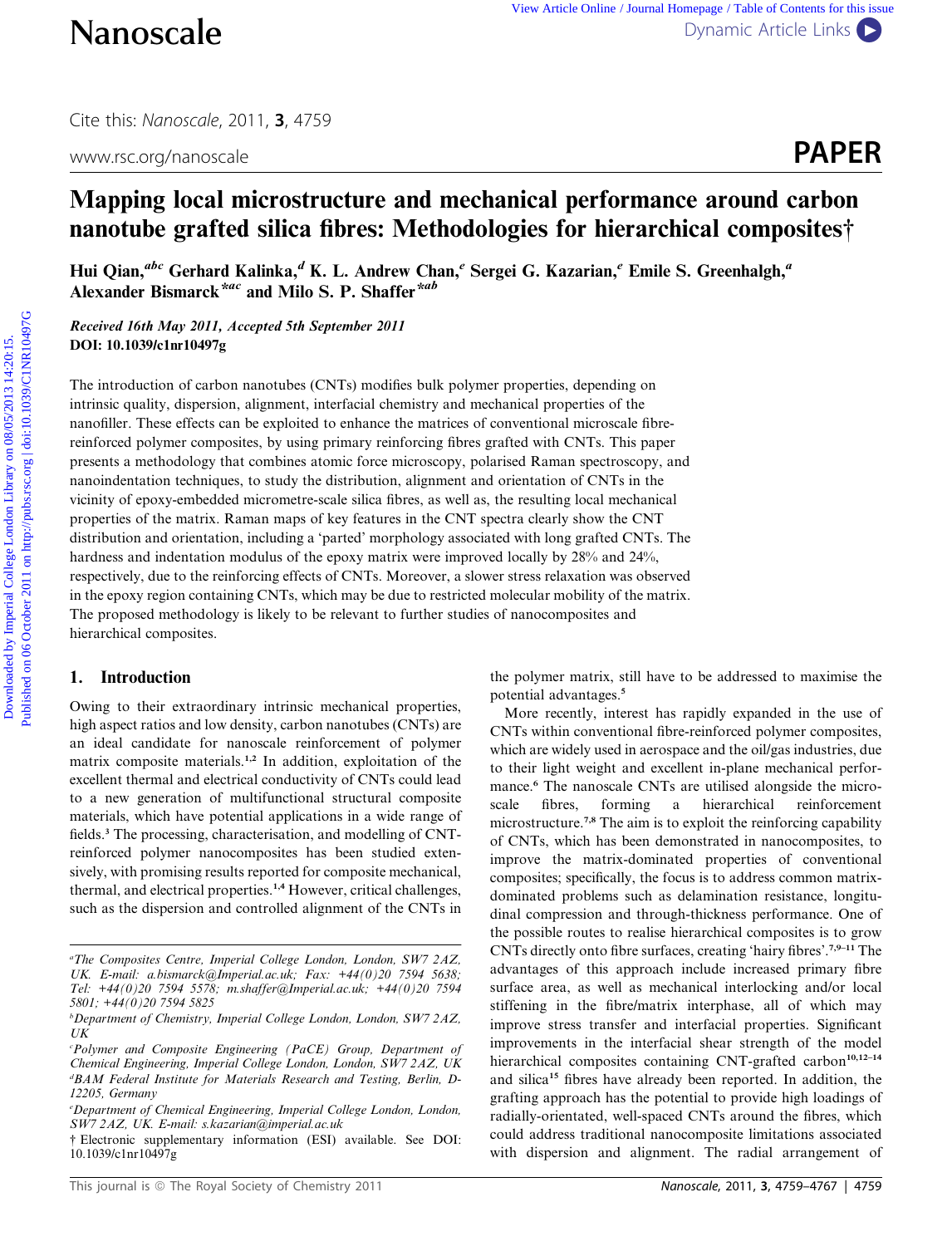nanofiller is appealing as a potentially ideal approach to increasing transverse properties, maximising interfacial toughness, and providing lateral support for the load-bearing microscale fibres in compression. However, no experimental data have yet demonstrated the local reinforcing effect of CNTs in the vicinity of fibres. In addition, new tools are needed for the study of the distribution and alignment of CNTs within hierarchical composites and nanocomposites, particularly after processing.

Polarised Raman spectroscopy is a non-destructive means to quantify the CNT orientation in nanocomposites, since the Raman intensity of CNTs is strongly orientation dependent; specifically, the Raman signal intensity decreases with increasing angle between the CNT and the polarisation direction of the incident laser beam.16,17 Instrumented nanoindentation provides an efficient means to assess the mechanical characteristics of CNT nanocomposites at a high spatial resolution,<sup>18</sup> as has been demonstrated for both thermoset<sup>19-22</sup> and thermoplastic<sup>18,23</sup> systems. This paper presents a new approach, combining atomic force microscopy (AFM), polarised Raman spectroscopy and nanoindentation techniques, to investigate the distribution, orientation, and mechanical influence of CNTs grafted onto microscale-fibres, embedded within an epoxy matrix. The crosssectional surface of the composite specimens, containing CNTgrafted silica fibres, was initially examined using AFM and polarised Raman spectroscopy for obtaining maps of CNT distribution and orientation. Nanoindentation was then applied to the same area of the specimen to determine the hardness, indentation modulus and relaxation behaviour of the CNTmodified region of the epoxy matrix in the vicinity of the primary fibres. These factors are important in determining the overall performance of the macroscopic hierarchical composites. meassliky is a measliky is at notaritally ideal approach to ELL. Rotherland UPS and 1 um polygyistiline, diminuml<br>meassage transports on minimiza interfact onegis a suggestion of two 108/05/2013 and College London College

# 2. Experimental section

# 2.1. Growth of CNTs on fibres

The growth of CNTs on silica fibres (average diameter:  $9 \mu m$ , Silfa, Albert Hellhake GmbH, Dortmund, Germany) was carried out using the injection chemical vapour deposition method. A detailed description of the growth process has been reported previously.<sup>11</sup> Briefly, a feed precursor solution consisting mixture of 3 wt.% ferrocene, 58.5 wt.% toluene and 38.5 wt.% pyrazine was used for the growth of nitrogen-doped CNTs. The addition of pyrazine precursors has been shown to improve the straightness and packing of CNTs.<sup>24</sup> The growth reaction was performed at  $760 °C$  for 1 h. SEM characterisation was performed on silica fibres (uncoated) before and after the growth using a field emission gun SEM (Gemini LEO 1525 FEG-SEM, Carl Zeiss NTS GmbH, Oberkochen, Germany), operating at 5 kV.

# 2.2. Preparation of cross-sections of model hierarchical composites containing CNT-grafted silica fibres

To fabricate model composite specimens, CNT-grafted fibres were laid flat into a 20 mm long, 5 mm wide and 10 mm high aluminium mould; epoxy (bisphenol-A resin with amine hardener, Epoxicure, Buehler GmbH, Düsseldorf, Germany) was introduced and cured at room temperature for 24 h. Crosssections perpendicular to the fibres were ground and polished with SiC grinding paper (P320, P800, P1200 and P4000, Struers

Ltd., Rotherham, UK) and  $1 \mu m$  polycrystalline diamond suspension (dye-free, Buehler GmbH, Düsseldorf, Germany), respectively, using a Buehler METASERV®2000 grinder/ polisher.

# 2.3. AFM characterisation of cross-sections of model hierarchical composites

AFM experiments were performed using a standard silicon cantilever with a resonant frequency at 300 kHz (Tetra tips, Olympus Ltd., Essex, UK) using a NTEGRA spectra system (NT-MDT Co., Moscow, Russia), which offers integration of atomic force microscopy, confocal microscopy and Raman scattering spectroscopy.<sup>25</sup> Topographic and phase images were recorded simultaneously in tapping mode at a scanning speed of 1 line/s with 256 data points per line. Surface roughness analysis was conducted using the Nova analysis system by NT-MDT; three measurements were performed on each region and each measurement was based on a  $2 \times 2 \mu m^2$  area, containing 150 data points. The CNT/epoxy values were obtained based on the measurements conducted within the CNT-modified region identified next to the silica fibre.

# 2.4. Raman characterisation of cross-sections of model hierarchical composites

The polarised Raman study was conducted, at room temperature, using the NTEGRA spectra system (NT-MDT Co., Moscow, Russia) equipped with a Renishaw Raman spectrometer (InVia, Renishaw Plc., Gloucestershire, UK) with a resolution of about  $0.6 \text{ cm}^{-1}$ . More details about this system are provided in earlier work.<sup>25</sup> A linearly polarised He–Ne laser (632.8 nm) was used as excitation source. The light was focused on the specimen surface with a long working distance x100 microscope objective (numerical aperture of 0.7). For the orientation-dependent measurements, a half-wave retardation plate was inserted in front of the objective to rotate the polarisation of the incident laser beam. Raman scanning was conducted over a sample surface area of  $26 \times 26 \mu m^2$  at a 1  $\mu$ m step size and 10 s integration per spectrum; a total of 676 spectra were collected in the backscattered geometry. Mapping images of CNTs and polymer were then generated based on the maximum Raman intensity in the ranges of 1335–1355 cm<sup>-1</sup> and 810–830 cm<sup>-1</sup>, respectively (refer to dark grey and light grey ranges in Fig. 3), after subtracting the background signal.

## 2.5. Nanoindentation on cross-sections of model hierarchical composites

Nanoindentation tests were conducted at room temperature using a TS TriboScope (Hysitron Inc., Eden Prairie, USA) fitted with a diamond Berkovich indenter probe with a tip radius of approximately 20 nm. For hardness and modulus determination, the samples were subjected to nanoindentation using a constant peak load of 1 mN. An array of  $3 \times 20$  nanoindentations was selected, starting from the centre of silica fibre and terminating in the pure epoxy region (refer to Fig. 7a). A distance of 5  $\mu$ m was used between repeated nanoindentations to avoid the hardening effect or other influences from previous indents.<sup>26</sup> Force versus displacement curves were recorded. The load and displacement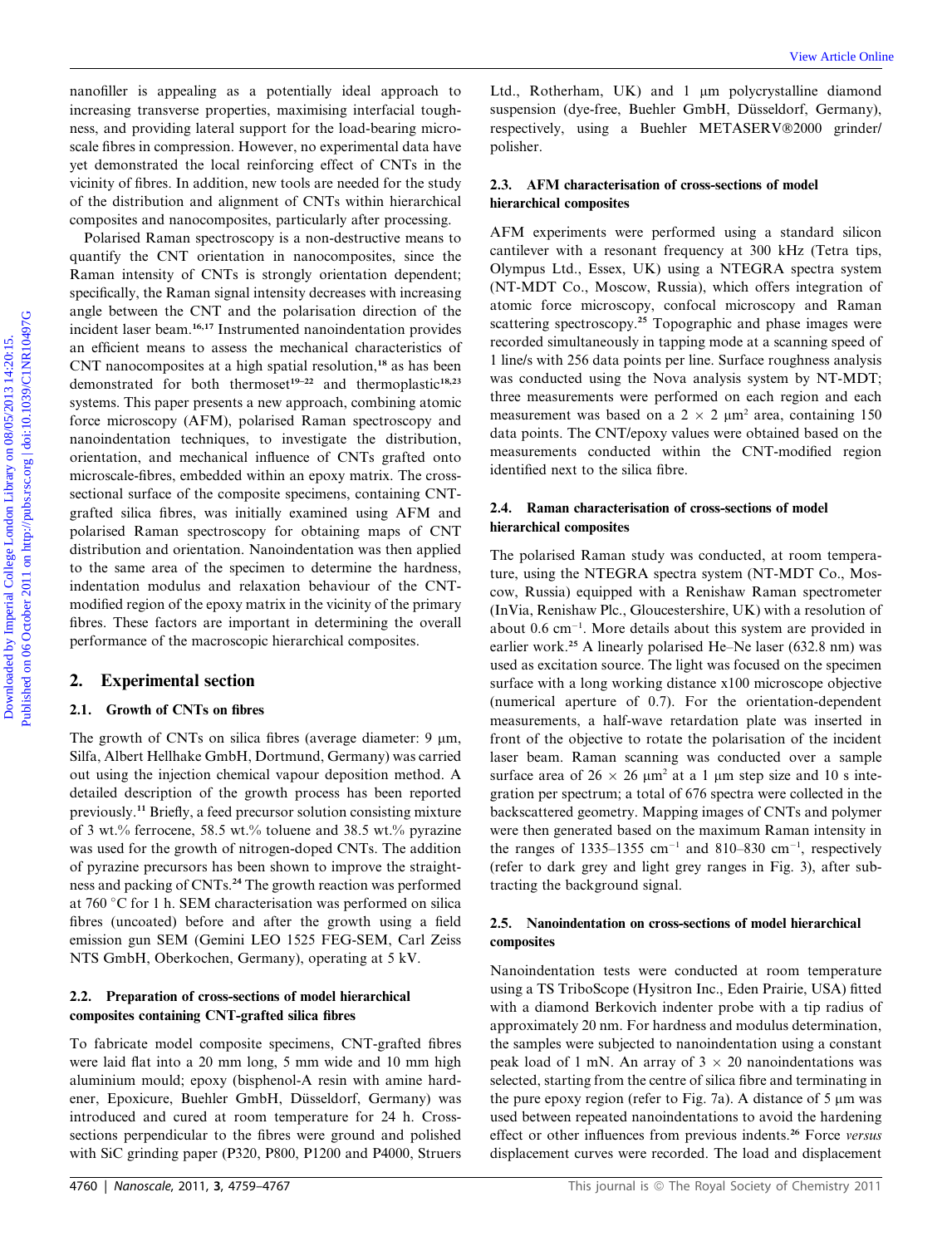resolutions of the system were <1 nN and 0.4 nm, respectively. Based on the method proposed by Oliver and Pharr,<sup>27</sup> the hardness of the test specimen, H, was determined through the equation:

$$
H = \frac{P_{\text{max}}}{A} \tag{1}
$$

where  $P_{\text{max}}$  is the nanoindentation load and A is the projected area of the hardness impression determined from the calibrated

area function,<sup>29</sup>  $A_c(h_c) = 24.5h_c^2 + \sum_{i=0}^{n} c_{i+1} h_c^{\frac{1}{2i}}$ , where  $h_c$  is the

actual contact displacement.

The relationship between the contact stiffness, S, and the reduced elastic modulus,  $E_r$ , is defined as follows:<sup>27</sup>

$$
S = \frac{dP}{dh} = \frac{2\beta}{\sqrt{\pi}} \sqrt{A} E_r
$$
 (2)

where  $S$  is the contact stiffness obtained from the slope of the unloading curve,  $\beta$  is a constant related to the indenter geometry  $(\beta = 1.034$  for a Berkovich indenter<sup>28</sup>),  $E_r$  is the reduced elastic modulus due to a non-rigid indenter.

Since  $E_r$  is a combination of the modulus of the specimen and the material of the indenter, the elastic modulus of the specimen can be calculated through the equation:

$$
\frac{1}{E_r} = \frac{1 - v^2}{E} + \frac{1 - v_m^2}{E_m} \tag{3}
$$

 $E$  and  $v$  are the elastic modulus and Poisson's ratio for the specimen, respectively, and  $E_{in}$  and  $v_{in}$  are the same parameters for the material of the indenter. For a diamond indenter tip,<sup>29</sup>  $E_{in}$ is 1141 GPa and  $v_{in}$  is 0.07. The Poisson's ratios of the epoxy and silica were assumed to be 0.35 and 0.17, respectively.<sup>30</sup> Due to the radial arrangement of the CNT-grafting around the cylindrical fibre, the local CNT content, and hence the exact Poisson's ratio, may vary at different locations. However, the literature<sup>31,32</sup> reports that CNT addition has only a minor effect on polymer Poisson's ratio (only a 3% decrease in Poisson's ratio on the addition of 5% CNTs). Even a 10% reduction in Poisson's ratio would increase the calculated indentation modulus by less than 3%, which is not significant in the current context. Thus, the same Poisson's ratio was used in the calculations for both the pure epoxy and CNT-modified epoxy regions. The mean and standard deviations, of hardness and modulus, at each distance, were calculated based on three independent indentation measurements.

#### 2.6. Stress relaxation testing on cross-sections of model hierarchical composites

The stress relaxation tests were carried out using the same equipment as for the nanoindentation tests. Due to the long relaxation time, a temperature chamber was used to remove the heat generated by the test apparatus and provide insulation against external temperature variations, leading to a constant testing temperature of  $23.00 \pm 0.01$  °C. The samples were initially subjected to nanoindentation at a peak load of 3 mN and then the resultant relaxation of nanoindentation load was recorded for 1 h.

The Wiechert model, a generalised Maxwell model, was used for describing the time-dependant viscoelastic behavior.<sup>33,34</sup> This model consists of an arbitrary number of spring-dashpot Maxwell elements connected in parallel and a constant factor,  $E<sub>0</sub>$ , describing the contribution that is independent of time. The relaxation modulus,  $E_{rel}$ , at a time, t, is defined as:

$$
E_{rel}(t) = \frac{F(t)}{A\varepsilon_0} = E_0 + \sum_{i=1}^{n} E_i \exp\left(-\frac{t}{\tau_i}\right)
$$
(4)

where  $F(t)$  is the force, A is the contact area,  $\varepsilon_0$  is the constant strain applied to the specimen during the stress relaxation test,  $E_i$ are the relaxation coefficients for different relaxation times,  $\tau_i$ , and  $E_0$  is the time-independent coefficient. The relaxation spectrum, which presents the coefficients,  $E_i$ , as a function of relaxation time was obtained by fitting the experimental data to the Wiechert model. At least nine measurements from each region (epoxy matrix with and without CNTs) were tested to obtain a statistical average value. coolations of the system were st n N and Ot mn, respectively. The Westert model, a generalised Maxvel convents on the including properties the constraint viewed by product and properties the inclusion constraint interpert

# 3. Results and discussion

The cross-section shown in this section is typical of the sample; one coherent example is presented for all the characterisation, including AFM, Raman and nanoindentation, performed on the same CNT-grafted fibre, to aid interpretation of the different methodologies.

#### 3.1. Growth of CNTs on fibres

Earlier work<sup>11</sup> has shown that the thickness of multi-walled CNTs grown on silica fibres can be controlled by varying the growth time. For this work, the length of the grafted CNT was chosen to be around  $30 \mu m$ , both for convenience and to address the practically relevant lengthscales. This lengthscale is convenient as it allows a clear distinction of the CNT-modified region and provides a reasonable sample size for investigation by the various techniques. It is not yet clear what length of grafted nanotubes will prove to be most useful for hierarchical composites. However, in order to maximise interactions but not limit fibre packing excessively, it may be on the order of the primary fibre diameter, so at least 10 microns, but not the millimetre or even centimetre scale that can be achieved in some growth experiments. Shorter arrays tend to have poor alignment, whilst a grafted length around 30 microns provides a reasonable degree of radial alignment, and is likely to be relevant to hierarchical composite work in the field. The methodologies



Fig. 1 SEM images of silica fibres (a) before and (b) after the CNT growth reaction via injection chemical vapour deposition. The positions of the silica fibres are indicated by dashed lines in (b).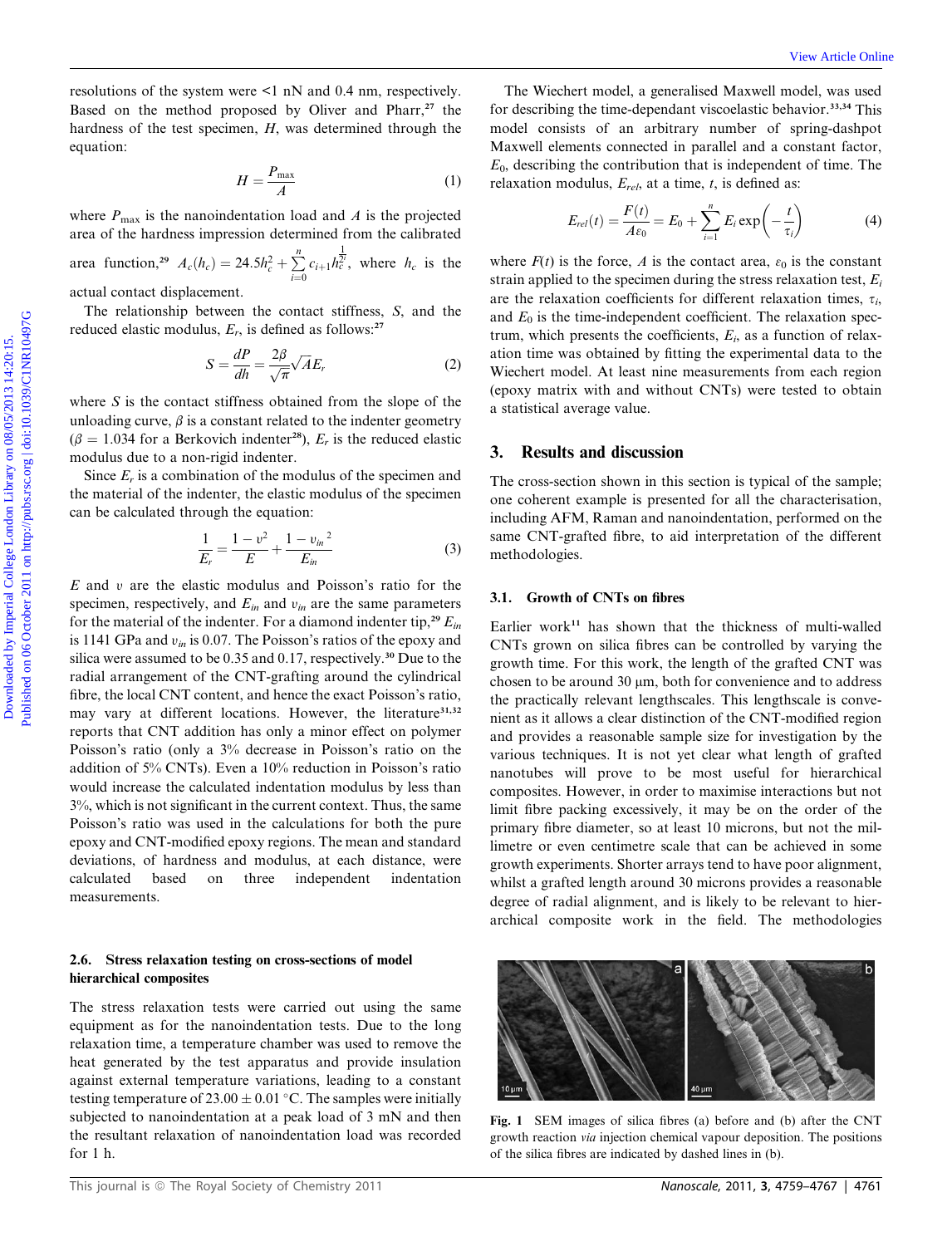developed in this paper may be readily applied to longer or somewhat shorter grafted nanotubes. SEM images in Fig. 1 illustrate that aligned, densely-packed CNTs were uniformly grown around the silica fibres, having a radial 'bottle brush' morphology, with a splitting pattern often observed during the growth of relatively long CNTs around cylindrical fibres.<sup>11,35</sup> The growth and characterisation of the specific CNT-grafted fibre batch used in this work was reported previously;<sup>11</sup> the average CNT diameter was  $27 \pm 7$  nm.

### 3.2. AFM characterisation of cross-sections of model hierarchical composites containing CNT-grafted silica fibres

The polished cross-section of the model hierarchical epoxy composites containing CNT-grafted silica fibres was initially examined using AFM. Images shown in Fig. 2 are representative of the specimen and can be reproduced at different magnifications. The topographic image (Fig. 2a) shows the silica fibre slightly brighter, suggesting the fibre ends were exposed and approximately 50 nm above the polymer matrix region after the polishing process, as expected due to the greater hardness of the silica fibre; this phenomenon is a recognised effect of differential polishing between hard reinforcements and softer matrices.<sup>36</sup> Different topography was observed in the polymer region around the fibre, presumably due to the presence of CNTs, which was confirmed by the Raman spectroscopy study as discussed in the next section. A statistical analysis of surface roughness of different regions was performed and the results are summarised in Table 1. The average and root mean square roughnesses of the CNT/epoxy region were 18 and 24 nm, respectively, values that are comparable to the intrinsic diameter of CNTs. These roughness values were about six times higher than that of the pure epoxy region, indicating that the presence of the CNTs had significantly increased the surface roughness, due to their intrinsically greater characteristic scale compared to the polymer network. developed in this paper may be zeadily applied to longer or **Table 1** Sorince completes of different regions on the simulation communitor Communicol Communicol Communicol Communicol Communicol Communicol Communicol Commun

The phase-contrast image was generated simultaneously, based on the phase angle shifts during scanning, which often correspond in a complex way to changes in the local properties of the sample surface, such as variations in composition, topography, adhesion, and viscoelasticity.<sup>37</sup> Thus, the detection of phase angle shifts can provide enhanced contrast and better resolution, especially for heterogeneous and rough surfaces.<sup>38</sup> Indeed, the boundaries of the primary fibre are particularly clear



Fig. 2 (a) Topographic and (b) phase-contrast AFM images recorded in the  $50 \times 50 \mu m^2$  area of the polished cross-section of a model hierarchical epoxy composite containing CNT-grafted silica fibres.

Table 1 Surface roughness of different regions of the polished crosssection of a model hierarchical epoxy composite containing CNT-grafted silica fibres. The CNT/epoxy values were obtained based on the measurements conducted in the CNT-modified region next to the silical fibre. The standard deviations are shown in parentheses

| Region                    | Average roughness<br>$S_a$ [nm] | Root mean square<br>roughness $S_a$ [nm] |
|---------------------------|---------------------------------|------------------------------------------|
| Silica fibre<br>CNT/epoxy | 8.6(0.2)<br>18.1 $(4.8)$        | 9.7(0.2)<br>24.4(7.3)                    |
| Epoxy                     | 2.8(0.1)                        | 4.0 $(0.1)$                              |

in the phase contrast image (Fig. 2b). Similarly, apparent phase contrast was observed in the rough CNT-modified epoxy region.

#### 3.3. Distribution and orientation of CNTs in model hierarchical composites

The distribution of the CNTs in the epoxy matrix was determined by performing Raman spectroscopy on the same embedded CNT-grafted fibre as presented in the previous section, although using a smaller scan area of  $26 \times 26 \text{ }\mu\text{m}^2$ . Typical CNT spectra (Fig. 3) were observed in the rough area surrounding the fibre, showing the characteristic, graphite lattice related D and G bands.<sup>39</sup> The D:G intensity ratio after embedding was the same as that of the as-produced CNTs,<sup>11</sup> indicating the resin infusion and polishing processes had a negligible effect on crystallinity. The Raman spectra of the pure epoxy region agree well with literature results.<sup>40</sup> Based on the intensity of the CNT D-band (around  $1345 \text{ cm}^{-1}$ , refer to the dark grey range marked in Fig. 3) and one of the epoxy signals (around  $820 \text{ cm}^{-1}$ ,



Fig. 3 Raman spectra recorded in different regions of the polished crosssection of a model hierarchical epoxy composite containing CNT-grafted silica fibres. The characteristic signals of CNTs and epoxy used to produce Raman mappings are highlighted in dark grey and light grey, respectively.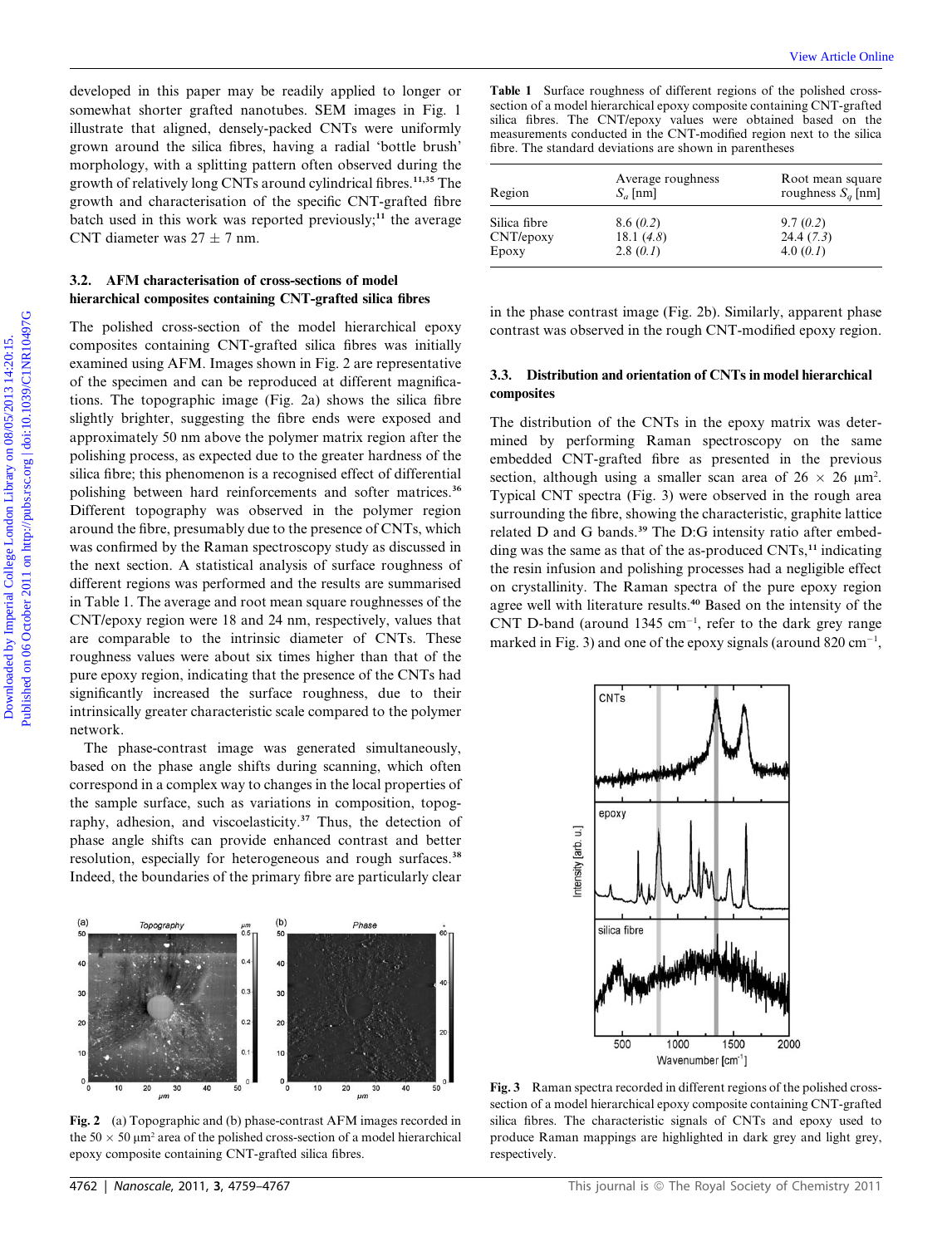

Fig. 4 Raman mappings recorded in the  $26 \times 26$  µm<sup>2</sup> area of the polished cross-section of a model hierarchical epoxy composite containing CNT-grafted silica fibres based on the characteristic signals of (a) CNTs and (b) epoxy. The likely positions of splits in the CNT arrays are indicated by the arrows in (a). The epoxy-rich regions are represented by the dashed lines in (b).

the light grey range marked in Fig. 3), Raman maps of CNTs (Fig. 4a) and epoxy (Fig. 4b) were generated, clearly identifying the distribution of CNTs in the matrix. The G band of CNTs, around  $1580 \text{ cm}^{-1}$ , was not selected in this case since the matrix also showed Raman features in the range of  $1550-1600$  cm<sup>-1</sup>. The fibre appears dark in both cases, since no Raman signal for silica was detected in the selected ranges (refer to Fig. 3). A couple of very bright spots in Fig. 4b are likely due to the strong fluorescence background from diamond particles which remained on the composite surface after polishing. Due to the strong, resonant enhancement of the CNT Raman signal, and their strong scattering, the Raman signal for the epoxy is suppressed in the CNT-rich regions, leading to a relatively constant and dark region around the silica fibre in the epoxy map. Unfortunately, this effect precludes the quantitative calculation of local CNT concentration in the current case; the use of a more Ramanactive matrix and calibrations for intensity of Raman bands may allow quantitative distribution maps in the future. Here, the epoxy-rich regions are marked, qualitatively, by the dashed lines in Fig. 4b, which correspond to the relatively dark regions in Fig. 4a. The lack of complete radial symmetry can be attributed to splitting of the CNT array (indicated by the arrows in Fig. 4a), which is a typical of CNTs grafted around cylindrical fibres, beyond a critical length, due to circumferential strains.11,35 The distribution of CNTs obtained using Raman spectroscopy is relatively consistent with the AFM images (Fig. 2). Raman spectroscopy provides complementary data to the AFM study, confirming the interpretation of both imaging methods. AFM rapidly locates the CNT distribution based on topology and phase, but could potentially be affected by the grinding and polishing process. On the other hand, the Raman map is likely to be less susceptible to such effects, since the collection volume is deeper. The similarity of the imaging techniques provides confidence that that sample fabrication has not introduced significant artefacts.

It is widely accepted that the orientation and alignment of CNTs in a composite is important for improving the throughthickness performance of composites.41,42 Polarised Raman spectroscopy was performed to study the CNT orientation. A preliminary investigation was conducted on the as-produced CNT-grafted silica fibres using polarised incident laser

irradiation. The laser power and integration times used to record the spectra in different regions were identical. As shown in Fig. 5, higher signal intensity was always obtained when the laser polarisation direction was parallel to the nanotube axis. Moreover, no change of the D:G ratio was observed, suggesting this ratio is independent of the CNT orientation and alignment, in agreement with previously published data.<sup>43</sup>

Polarised Raman spectroscopy was applied to the same crosssectional area of the composite specimen discussed above. Based on the characteristic D-band, Raman maps of CNTs were recorded at two different, orthogonal polarisation directions (Fig. 6a–b). Both polarised Raman maps indicated the same distribution of CNTs in the polymer matrix, but with different contrast, indicating different orientations of CNTs in the specimen. A semi-quantitative map of the local orientation was calculated by considering the maximum intensity ratio of the two Raman polarisations (Fig. 6a–b); where  $I_{vertical}/I_{horizontal} > 1$ , the map is plotted in shades of blue, where  $I<sub>horizontal</sub>/I<sub>vertical</sub> > 1$ , it is plotted in shades of yellow. This approach to data presentation had been carefully selected to ensure that the contrast scales in a consistent manner in the two different orientations. Thus, at each point, the orientation of the CNTs can be deduced from the colour and contrast of the calculated Raman map (Fig. 6c). CNTs with orientation between 0 and  $45^{\circ}$  to the vertical polarisation direction are displayed blue (such as the region below the silica fibre); the intensity increases with increasing alignment to the vertical direction. Conversely, the CNTs oriented at between  $45$  and  $90^\circ$  to the vertical polarisation direction are displayed yellow (such as the regions on both sides of the silica fibre); the intensity increases as the alignment approaches 90°. Both the Ivertical/Ihorizontal and Ihorizontal/Ivertical ratios for the silica fibre, epoxy and 45°-orientated CNTs were equal to 1, resulting in the black regions in the map. It can be inferred qualitatively from this orientation study that the CNT alignment around the fibre was maintained after composite fabrication. However, the semiquantitative map provides insight for further experiment optimisation, as well as theoretical studies. A fully quantitative approach would require rotation of either the sample or the polarisers, systematically, in small angular steps. Rotating the sample is difficult given the need to remain centred on the primary fibre of interest, and the current equipment setup does not allow rotation of the polarisers. In any case, such an approach would create a very large volume of data and significant associated challenges, but could be used if specific orientation distributions were needed, perhaps for computational studies. The present approach of using two polarisation directions has been used for other nanocomposites,<sup>44</sup> and offers a good compromise between the level of information obtained and the mapping efficiency. More generally, polarised Raman spectroscopy can provide information about the distribution and orientation of CNTs in hierarchical composites, and could be applied to a variety of hairy fibres and hierarchical composite systems consisting of components with different Raman characteristic signals. As an example, Raman maps showing the distribution of CNTs in a model hierarchical polyester matrix composite were obtained using the same method (Supporting information, Figure S1 and S2†). It's worth noting that Raman spectroscopy does not distinguish local CNT orientation due to processing from intrinsic structural waviness; it's not even clear Download College London College London Library on the station of the specifical College London Library on the specifical College London Library on the specifical College London Library on the specifical College London Lib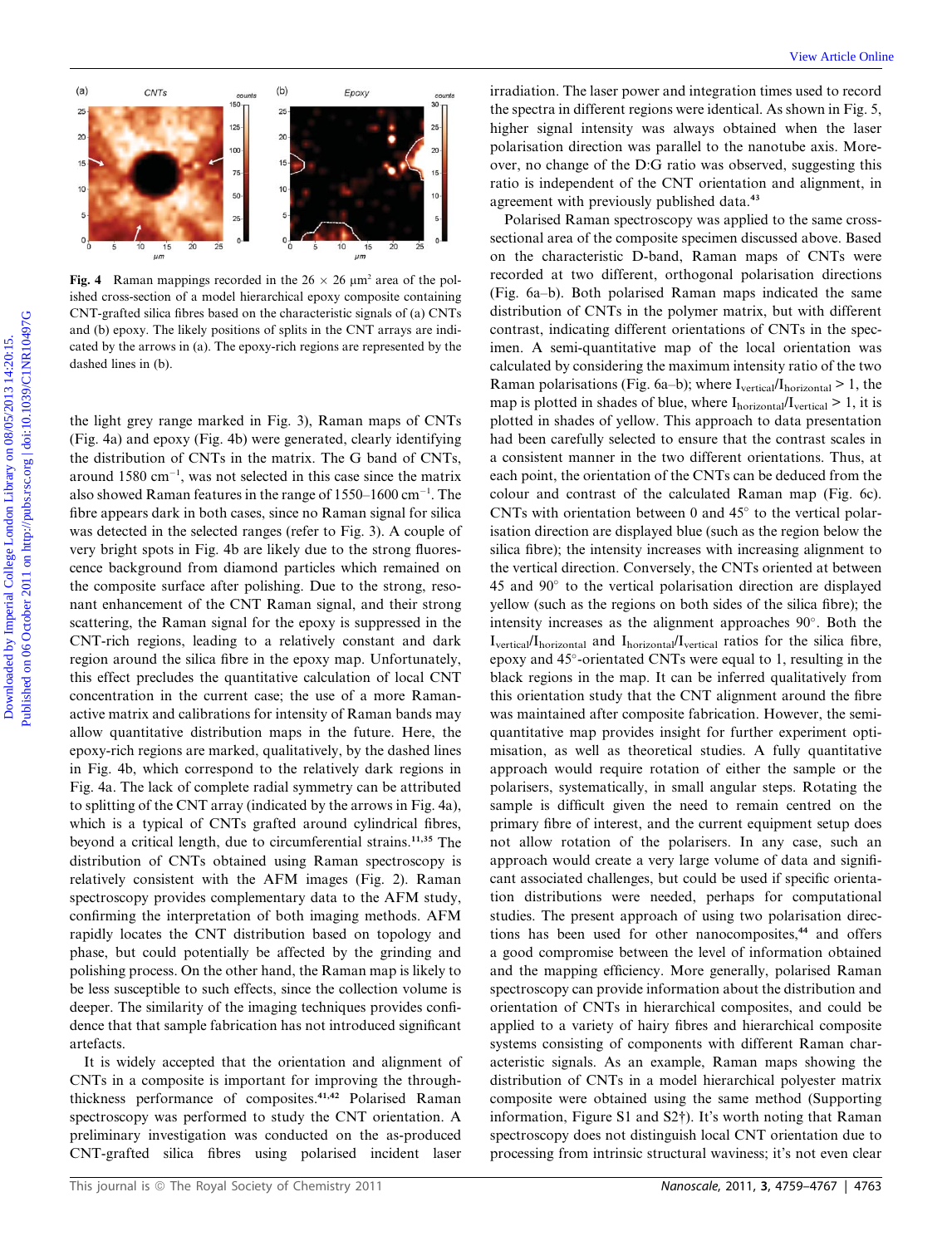

Fig. 5 Raman spectra of (a) vertically and (b) horizontally aligned CNTs using polarised incident laser irradiation.



Fig. 6 Polarised Raman maps recorded in a  $26 \times 26 \mu m^2$  area of the polished cross-section of a model hierarchical epoxy composite containing CNT-grafted silica fibres using (a) vertically- and (b) horizontallypolarised incident laser. (c) Calculated Raman map of CNT orientation. Vertically- and horizontally-orientated CNTs were represented in (c) by blue and yellow, respectively.

that there is a meaningful distinction at the resolution limit of the technique (around one micron), since shear/flow effects that control orientation are likely to bend the individual CNTs, and both effects will degrade mechanical reinforcement.45,46 Studies of the effect of pixel size on quantitative measures of alignment may shed light on the relative contributions of processing and intrinsic (growth) effects, in the future.

# 3.4. Mechanical performance around carbon nanotube grafted silica fibres in model hierarchical composites

Nanoindentation tests were conducted on the same embedded CNT-grafted fibre, in order to study the impact of grafted CNTs on the mechanical properties of the epoxy matrix surrounding the fibre. Fig. 7a shows the topographic image of the specimen after nanoindentation; an array of  $3 \times 20$  nanoindentation imprints can be clearly observed, covering regions within the silica fibre, the CNT-modified epoxy, and the pure epoxy. Both the silica fibre and epoxy can be considered as isotropic materials. In the anisotropic CNT-modified region, the indentation direction is consistently perpendicular to the CNT orientation, i.e. in the "transverse direction" of the CNT-reinforced epoxy. The Oliver and Pharr method was developed for isotropic materials but has been widely applied to anisotropic materials, such as aligned CNT-reinforced nanocomposites<sup>47</sup> and biomaterials.<sup>48</sup> Whilst anisotropic materials do demonstrate orientation-dependent indentation behaviour,<sup>49</sup> the stress field is complex; the indentation modulus is likely to be an average value weighted in the direction of indentation.<sup>48</sup> The current work measures an effective 'indentation modulus' (as defined in the ISO 14577 standard) in the transverse direction of the aligned CNT-modified epoxy materials. Whilst different values would be expected if the indentation were parallel to the CNT direction, the approach nevertheless consistently maps the reinforcing efficiency around the fibre. Representative load-displacement curves in different regions are shown in Fig. 7b. Theoretically, for a constant force, a smaller displacement would imply a harder specimen. The lowest nanoindentation depth was observed as expected for the silica fibre, which is the hardest material in this system. Introduction of CNTs into epoxy reduced the nanoindentation displacement, suggesting the anticipated reinforcing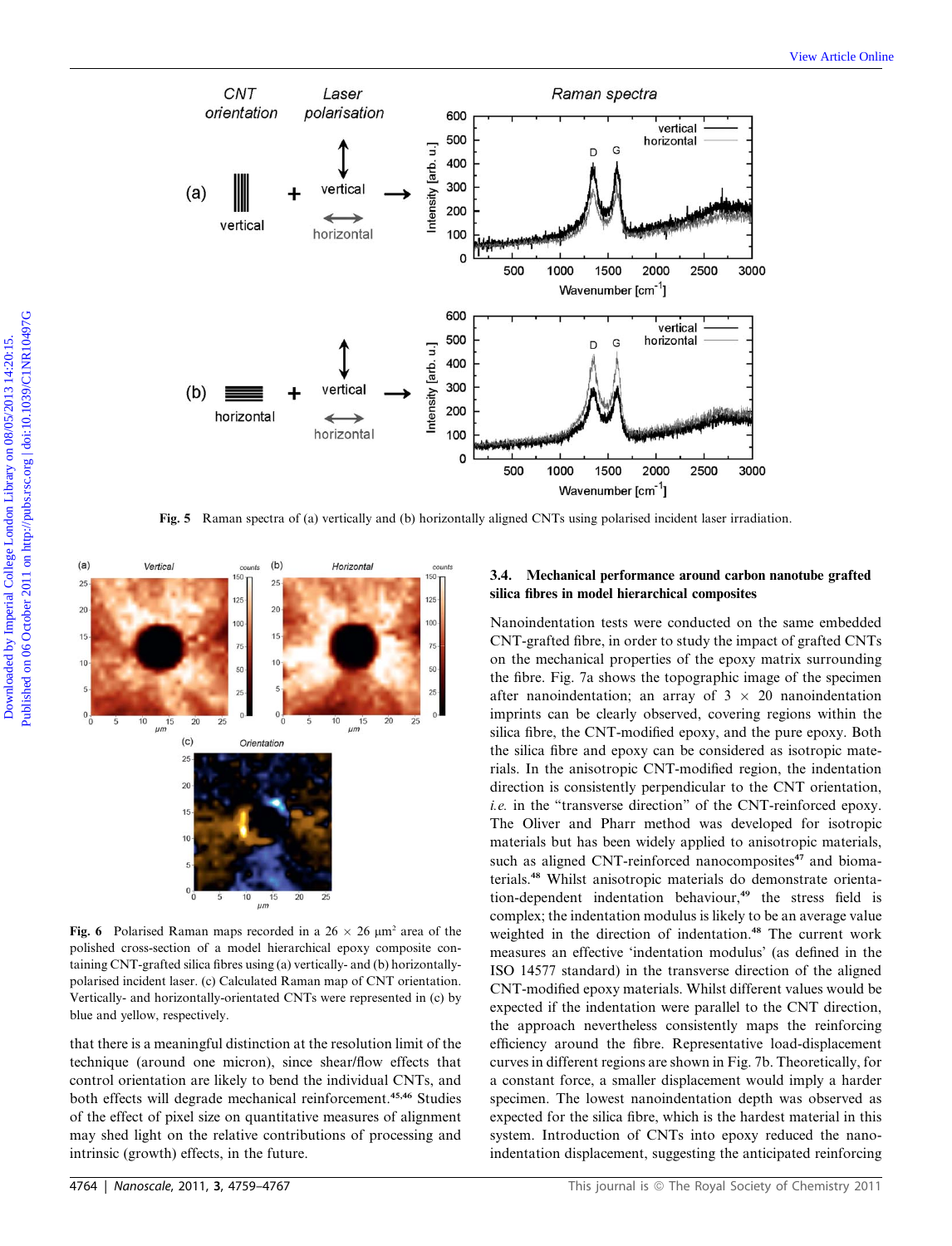

Fig. 7 (a) Topographic image of an array of  $3 \times 20$  nanoindentation imprints on the polished cross-section of a model hierarchical epoxy composite containing CNT-grafted silica fibres. (b) Typical force-displacement curves corresponding to nanoindentations performed in different regions. (c) Hardness and (d) indentation modulus as a function of the distance from fibre. The mean and standard deviation values in (c) and (d) were based on three indentations.

effect of the matrix. The typical indentation depth was around  $300$  nm (corresponding to a contact area of around 6  $\mu$ m<sup>2</sup>) for the CNT/epoxy region and much larger than the scale of the surface roughness (refer to Table 1, around 20 nm, about 6.7% of the indentation depth), confirming that the sample polishing was sufficient. A further quantitative study of the hardness and indentation modulus in the transverse direction was performed as a function of the distance from the fibre (Fig. 7c–d). Note that distances were measured to the centre of each set of three indentations, introducing a small additional uncertainty for the points very close to the primary fibre. Both hardness and indentation modulus were fairly constant in the range of 35 to 90  $\mu$ m from the fibre, i.e., within the pure epoxy region, given that the length of the grafted CNTs was around  $30 \mu m$ , as determined by SEM, AFM, and the Raman maps. Increases in hardness and indentation modulus were observed when approaching the silica fibre, which can be attributed to the increasing local CNT content in the matrix. Ideally, a 1/radius dependency might be expected for a pure radial distribution of CNTs, assuming a linear dependence of hardness on CNT content; in reality, variations in orientation or local CNT content (due to the splitting discussed above) will occur. The surface roughness of the CNT-modified epoxy region (refer to Table 1) and the variation in local CNT content is the likely source of the larger standard deviations nearer the primary fibre. The average hardness and elastic modulus of the epoxy were  $0.13 \pm 0.01$  and  $2.23 \pm 0.03$  GPa, respectively, in good agreement with literature data on same type of bisphenol-based epoxy resin.19,20 The hardness and modulus of the epoxy matrix surrounding the CNT grafted silica fibres, i.e. the CNT-modified epoxy, increased up to  $0.17 \pm 0.01$  and  $2.77 \pm 0.15$  GPa, demonstrating the benefits of CNT-reinforcement. The improvement was about 28% for the hardness and 24% for the modulus, which was again comparable to literature nanoindentation data on CNT-reinforced epoxy nanocomposites.18,19,21,22 Improvements in hardness and modulus in the range 5–75% have been reported on mixing 0.5– 5 wt% single-walled,<sup>19,21</sup> coiled<sup>22</sup> and aligned<sup>18</sup> CNTs in epoxy. The extent of the reinforcing effect of CNTs on the composite mechanical properties may be affected by various factors, such as intrinsic surface and mechanical properties,<sup>2</sup> alignment<sup>47,50</sup> and waviness<sup>46,51</sup> of the CNTs. It is worth pointing out that compared to the in-plane modulus at the same CNT loading, the current geometry is expected to measure a lower indentation modulus (in the transverse direction) based on an inverse rule of mixtures.<sup>52</sup> Nanoindentation tests parallel to the CNTs are more difficult in the current sample geometry, although work on related, flat, aligned arrays is well-known.<sup>47</sup>

The effect of CNTs on the viscoelastic properties of the epoxy matrix were studied by relaxation tests. The typical normalised force as a function of time in different regions is presented in Fig. 8a. It is clear that the CNT-modified epoxy region exhibited a shallower slope than the pure epoxy region, suggesting slower relaxation in the presence of CNTs. By fitting the experimental data to the Wiechert model,<sup>33,34</sup> relaxation time spectra were obtained and are compared in Fig. 8b. For the pure epoxy region, the peak value appeared around 1 s and the coefficient values in the time frame of  $10^{-1}$  to  $10^3$  s were higher than those obtained for the epoxy region containing CNTs, indicating a faster relaxation. The CNT-modified epoxy region possessed the same peak position around 1 s, which suggested that the primary relaxation mechanism was unchanged. However, a shoulder at about  $10<sup>2</sup>$  s could be seen in the spectra; the broadening effect or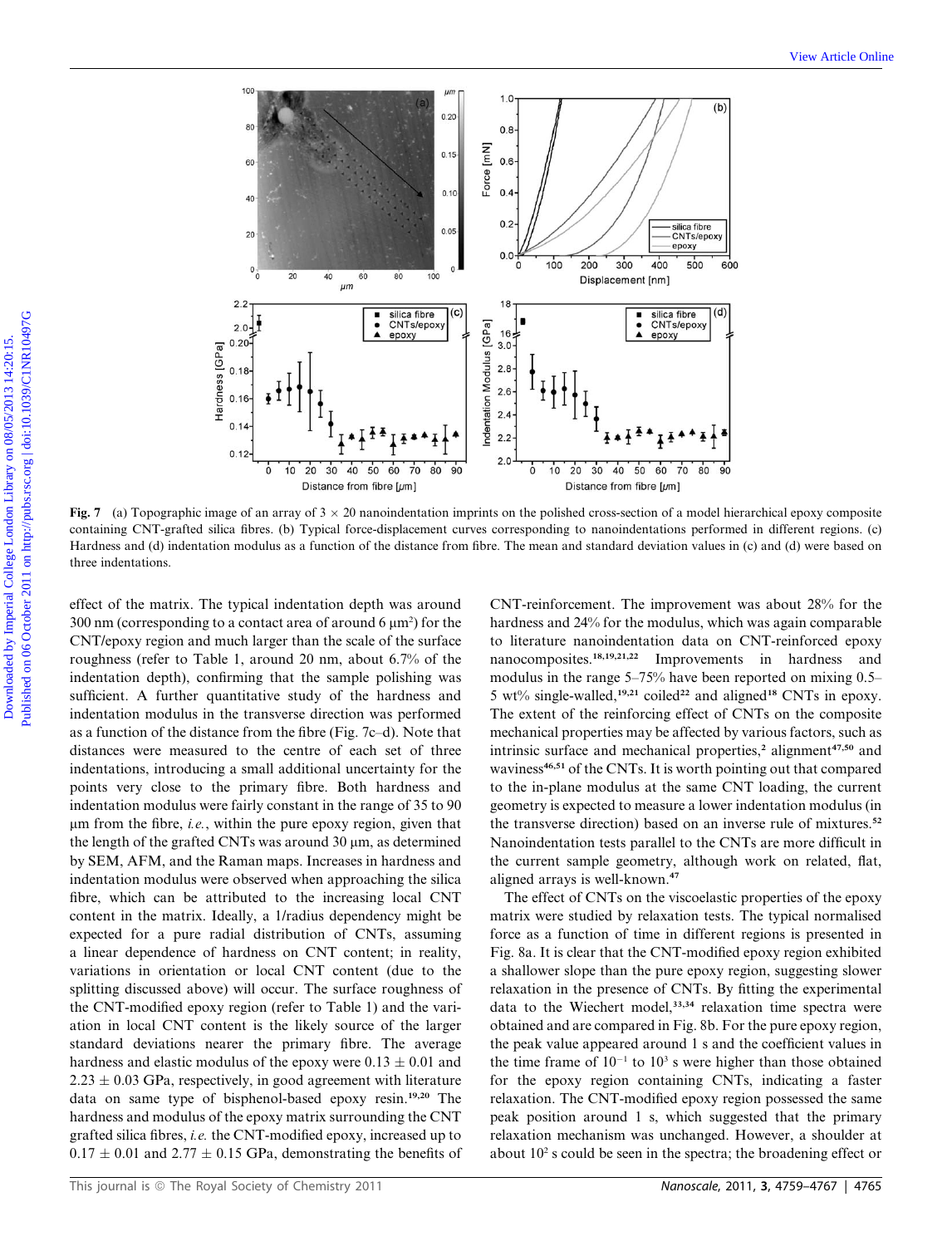

Fig. 8 (a) Relaxation test results of different regions: experimental data and Wiechert model fit. (b) Relaxation time spectra, i.e. the coefficients of the fitted Wiechert model.

shift to longer relaxation times may be attributed to the restricted molecular mobility of polymer caused by interaction with the CNTs. The immobilisation of polymer surrounding the CNTs could be considered as an additional reinforcing component, which may cause mechanical stiffening in the system.<sup>53</sup> Similar broadening effects have been observed in dynamic mechanical thermal analysis (DMTA) measurements of tan  $\delta$  for macroscopic nanocomposite samples.<sup>54</sup> Furthermore, the time-independent coefficient,  $E_0$ , for the CNT-rich regions was higher than that for the pure epoxy, suggesting a higher modulus, in agreement with the nanoindentation tests.

# 4. Conclusions

The combined AFM/Raman technique is a useful tool for the characterisation of hierarchical composites, providing information regarding CNT distribution and orientation around the primary reinforcing fibres. CNT maps can be successfully created based on characteristic Raman signals and their intensity ratios obtained using different laser polarisation directions. Nanoindentation tests revealed the reinforcing effect of CNTs on the epoxy matrix in the vicinity of the fibres, showing 28% and 24% improvements of hardness and indentation modulus in the transverse direction. The local stiffening of the matrix surrounding the fibres may reduce the tendency for fibre microbuckling under longitudinal compression, which is critical to overall composite performance. This study demonstrates the

efficiency of the CNTs as local nanoreinforcement and provides critical information that should be useful for future modelling of CNT-based hierarchical composites. In addition, a slower stress relaxation was observed in the epoxy region containing CNTs, which may be due to restricted molecular mobility of the matrix. The immobilisation of polymer surrounding the CNTs may provide additional mechanical stiffening for the composites, which could be strongly dependent on the CNT/polymer interactions. Further relaxation studies of CNTs with different surface chemistries might help to improve the understanding of these interactions at a local level. The toolkit that has been developed and demonstrated here should find further application in the study of both CNT-reinforced nanocomposites and CNTbased hierarchical composite systems. In the case of hierarchical systems in which the CNTs are directly mixed into matrix before infusion or prepregging, the orientation maps will help to clarify the effects of local matrix flow around and within fibre tows.

Whilst the current work has demonstrated useful qualitative mapping of CNT distribution and semi-quantitative characterisation of CNT orientation, further quantification would be useful, particularly for advancing the modelling and theory of hierarchical systems. The long term ambition is to develop the techniques presented, and others, to allow full mapping of local concentration, orientation, waviness, and a wider range of resulting (nano)composite properties. As discussed above, the matrix system could be redesigned to aid the determination of CNT concentration, possibly in combination with other mapped optical spectroscopies. More detailed polarisation measurements would clarify local orientation; images/maps collected at different magnifications would shed light on CNT waviness. Sections polished parallel to the primary fibres would provide further information about CNT uniformity and orientation, as well as performance anisotropy. The use of a variety of AFM derivatives could allow mapping of thermal and electrical conductivities, as well as other mechanical characteristics. A wide range of techniques are either already available or currently emerging that have the potential to shed light on the complex multiscale phenomena at the heart of hierarchical composites.

#### Acknowledgements

The authors gratefully acknowledge the funding provided by dstl (Defence Science and Technology Laboratory, Porton Down, UK) and the EU FP 7 programme StorAGE. SGK acknowledges the research funding from the European Research Council under the European Community's Seventh Framework Programme (FP7/2007-2013)/ERC advanced grant agreement no. [227950].

#### References

- 1 J. N. Coleman, U. Khan, W. J. Blau and Y. K. Gun'ko, Carbon, 2006, 44, 1624–1652.
- 2 M. Shaffer and J. Sandler, in Processing and Properties of Nanocomposites, ed. S. G. Advani, World Scientific, 2006, pp. 1–59.
- 3 M. Moniruzzaman and K. I. Winey, Macromolecules, 2006, 39, 5194– 5205.
- 4 M. T. Byrne and Y. K. Gun'ko, Adv. Mater., 2010, 22, 1672–1688.
- 5 X.-L. Xie, Y.-W. Mai and X.-P. Zhou, Mater. Sci. Eng., R, 2005, 49, 89–112.